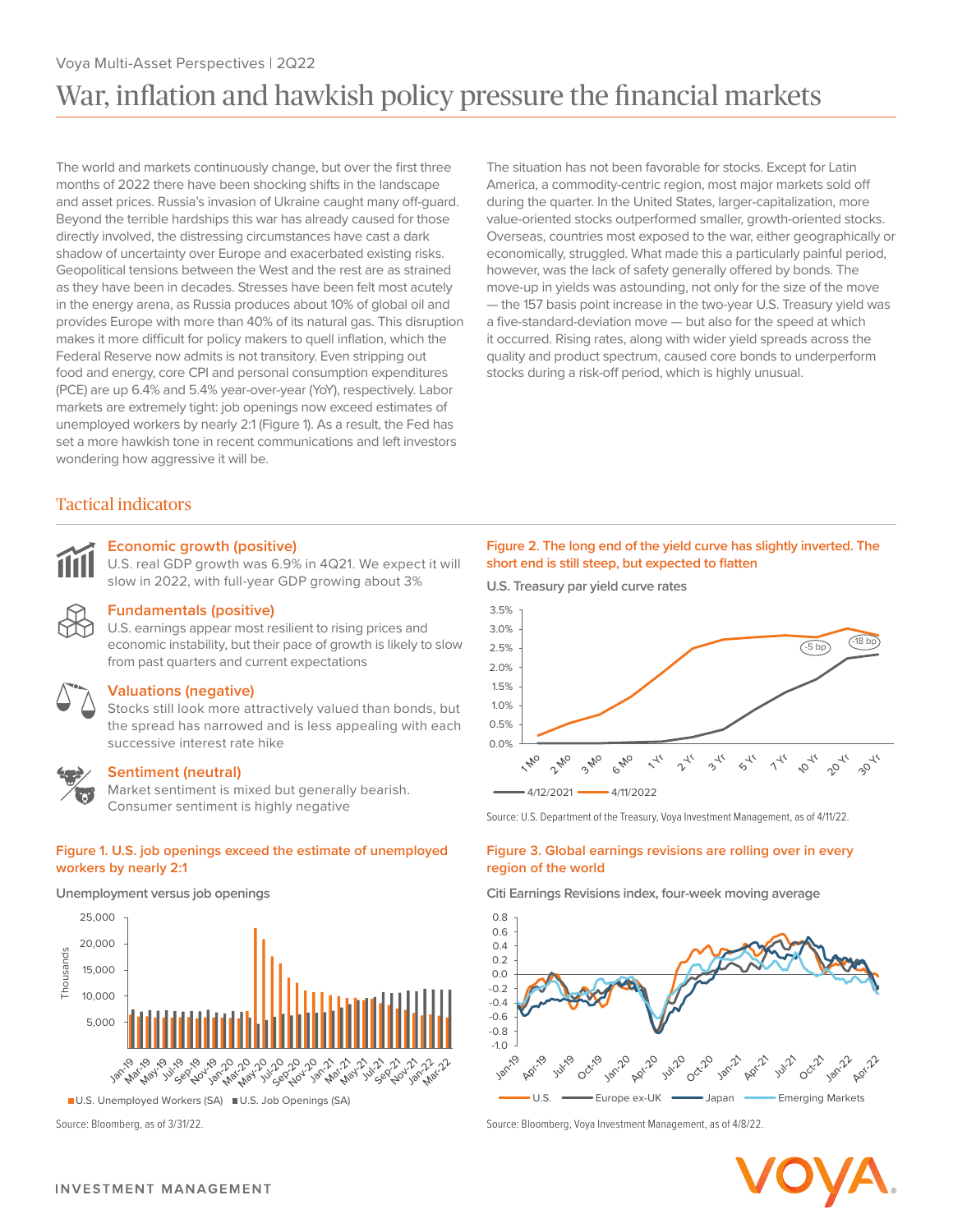### **Portfolio positioning**

| <b>Equities</b>                                | <b>Neutral</b>     |                                                                                                                                                                                                     |
|------------------------------------------------|--------------------|-----------------------------------------------------------------------------------------------------------------------------------------------------------------------------------------------------|
| U.S. Large Cap                                 |                    | Larger companies are better situated to absorb high wages, pass inflation through to consumers and maintain margins in an<br>environment where multiples are likely to be pressured.                |
| U.S. Small Cap                                 |                    | Valuation spreads to small caps are wide, which may present opportunities, but we prefer larger U.S. companies for their<br>greater pricing power.                                                  |
| International                                  |                    | Europe is likely to enter recession as it contends with energy supply issues and heightened geopolitical risks.                                                                                     |
| <b>Emerging Markets</b>                        |                    | Outlook mixed by region. Covid driven lockdowns across China have disrupted economic activity. They and EM Europe are adversely<br>exposed to Russia-Ukraine conflict.                              |
| <b>REITS</b>                                   |                    | Rising rate environment likely to be a headwind for REITs.                                                                                                                                          |
| <b>Fixed Income</b>                            | <b>Underweight</b> |                                                                                                                                                                                                     |
| U.S. Core                                      |                    | Favor credit given yield pickup over sovereign bonds and generally healthy corporate balance sheets, but expectation for<br>higher rates keeps us underweight the asset class.                      |
| Inflation (TIPS)                               |                    | Break-evens look expensive as inflation has come in at 40-year highs and we believe core inflation is in the process<br>of peaking.                                                                 |
| Non-Investment Grade                           |                    | Tight high-yield spreads imply limited room for compression, especially considering our less sanguine view of the macro<br>environment. We believe risk budget is better deployed through equities. |
| International                                  |                    | Low relative yields and scope for stronger U.S. dollar keep us favoring U.S. bonds.                                                                                                                 |
| Underweight (<br>$Neutral$ $($<br>Overweight ( |                    |                                                                                                                                                                                                     |

## Investment outlook

We know growth is slowing, but is a U.S. recession on the horizon? The probability has risen but we don't think a recession is imminent or inevitable over the next twelve months. As the effects from the pandemic continue to fade, mobility has picked up and formerly left-behind sectors — travel, leisure and lodging — should become recipients of an increased amount of consumer spending in the spring and summer months. Demand for labor remains strong — the unemployment rate fell to 3.6% in March and could go lower. The labor force participation rate has increased recently, and we think higher wages will increase participation more, at some point softening an extremely tight labor market. We do, however, acknowledge our later stage position in the business cycle and are aware that policymakers need to take action to reel in prices. This involves cutting aggregate demand in a manner that results in a soft landing. The war and sanctions on Russia have made that task more difficult; particularly in Europe, which imports significant energy resources from Russia, making it probable Europe will experience a recession. The U.S. is essentially energy independent and thus more insulated against prolonged disruption in Russian oil and gas supplies. What's more, the winding down of Covid will provide inflation relief on consumer prices for autos and shipping costs. We also realize the yield curve has inverted in spots (Figure 2) on several occasions, most notably in the long end, and has a concerning track record of forecasting future recessions. Not all yield curve segments have the same predictive ability, however; the Fed has published research suggesting the short end of the curve is a better indicator. The short end doesn't incorporate a term premium and is currently significantly negative. Moreover, the current level of policy accommodation needs to be considered. A good measure of this is the difference between the real Fed funds rate and the estimate of the neutral rate (R\*), which is still clearly negative. In

our view, the key to maintaining positive U.S. growth this year will be a transition from accommodative fiscal and monetary policies to a period of increased private sector investment that leads to productivity enhancing technologies such as robotics and automation, the adoption of which already were accelerated by the pandemic.

Despite our view that a U.S. economic contraction is avoidable in the near term, the outlook for equities has deteriorated since the beginning of the year and we think this sour spot is likely to last as monetary policy becomes tighter. If the Fed can anchor long-term inflation expectations, there could be room for equities to outperform, but global earnings revisions reflect the slower growth future and are rolling over in every region of the world — most meaningfully in the emerging markets (Figure 3). There are also several tail risks that appear uncomfortably fat; and in light of a smaller equity risk premium and other not particularly appealing valuation measures, we have reduced our allocation to stocks and now hold a neutral to slight overweight in most portfolios. We continue to prefer U.S. assets over the rest of the world, as its relative geographic and economic insulation provides a layer of defense against some of the most material risks. Within the U.S., large cap stocks remain our favorite asset class. Larger companies are in a better position to absorb high wages, pass through inflation to consumers and maintain margins in an environment where earnings multiples are likely to be pressured. Although earnings growth is coming down, our models forecast mid-teen earnings growth in 2022. This butts against the Fed tightening financial conditions and the likely countervailing force of contracting multiples. Taken together, we think U.S. large caps can deliver positive, albeit modest returns over the balance of 2022.